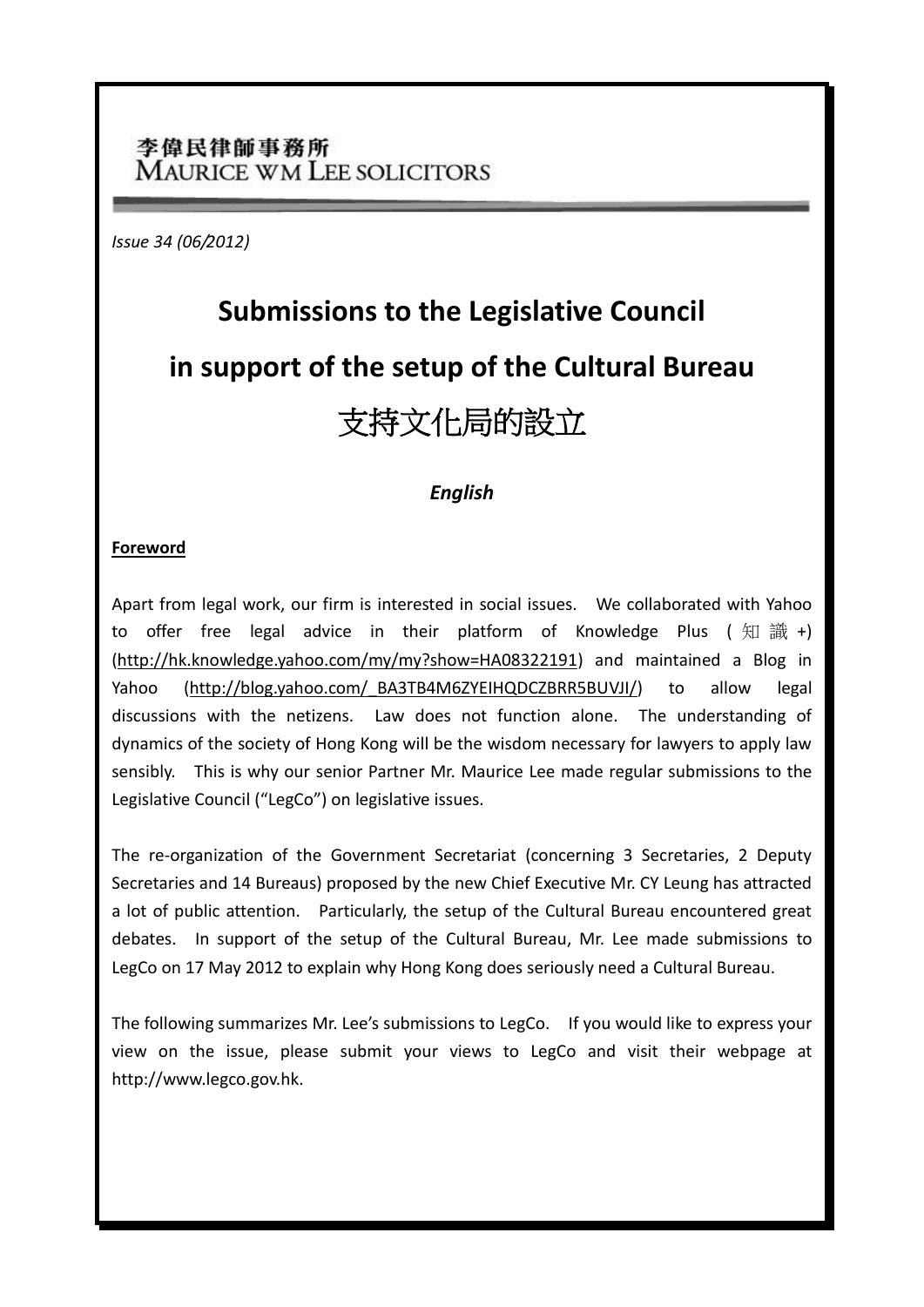# **Submissions**

(Summary)

# **(A) Background**

I am a practising solicitor, former Vice-Chairman of the Arts Development Council and former Director of the Hong Kong Design Centre. I am currently a member of the Advisory Committee on Arts Development. My devotion to and experience in the cultural industries backdated to 80s during which I worked as a part-time screenwriter, radio program host and newspaper columnist. I now serve as the legal adviser to various organizations in art, film, music, design and drama groups. I hope that my sharing here may be helpful.

### **(B) Culture**

- Our society consists of 4 fundamentals, namely politics, economy, livelihood of people and culture.
- For the past years, the pace of cultural development in Hong Kong was not fast enough. We may be behind the world-class cities such as New York, London and Paris. Big cities in Asia such as Tokyo, Seoul, Taipei and Beijing are competing with us vigorously.
- Culture is about the soul of Hong Kong but nowadays, it can also be a creative economic new force.

# **(C) Contribution of Culture to the Society**

- Enhances social harmony and spiritual well-being of a society.
- "Cultural economy" is a new concept and the creative industries thereunder can stimulate new economic growth.
- For creative industries, academic qualifications and experience of a person are usually not entry barriers. A college young man can create miracles for example in music or design. Creative industries can open up new opportunities for the young and help promote social and economic mobility in Hong Kong. The success of Facebook in America is a good example.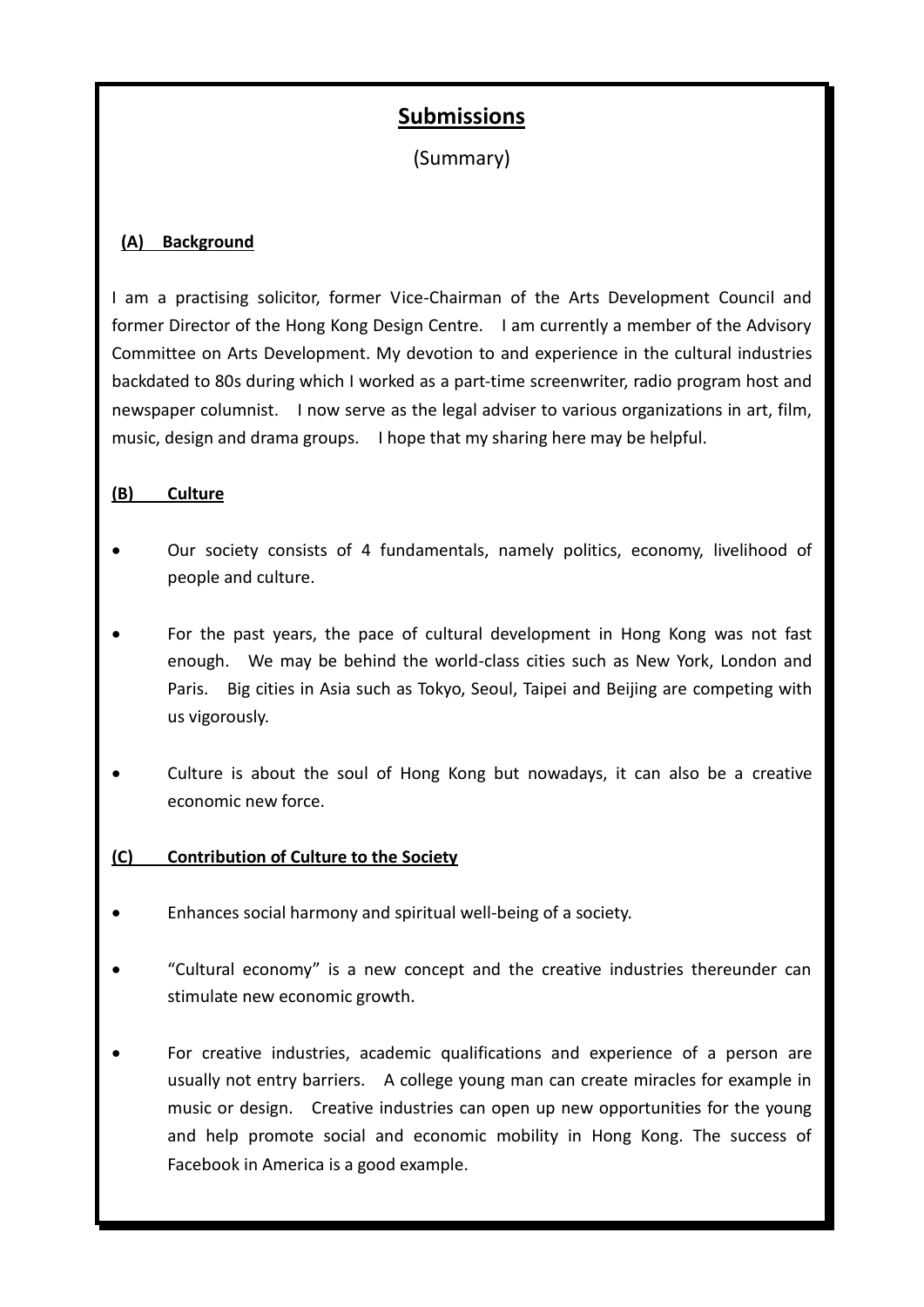# **(D) Five reasons for setting up the Cultural Bureau**

- 1. The setup of the Cultural Bureau represents the Government's long-waited commitment towards making Hong Kong a world class city with art and culture.
- 2. An independent Cultural Bureau will be in a better position to raise more financial resources from the Government and rally the support from the society in order to promote art, culture and creativity.
- 3. Under the existing government arrangements, art, culture and creative industries are handled by different bureaus. For example, art development is the jurisdiction of the Home Affairs Bureau whereas film industry is under the Commerce and Economic Development Bureau. Such artificial demarcation hinders the strengthening of efforts for art and culture development.

The centralized powers and functions of the Culture Bureau will enable it to better facilitate a culture ecology constituting the fundamentals thereof: visions and beliefs, supply of talents, supply of contents and activities, emergence of culture intermediaries such as art curators, consultants and managers etc and finally, social and economic demands for art and culture consumption.

- 4. With an independent Cultural Bureau, it will be able to coordinate with and lobby other bureaus to seek their support of implementing well-organized and integrated culture policies swiftly. For example, the influx of art talents into Hong Kong will require the support from Immigration Department. The promotion of public art will need the efforts of Lands Department and Highways Department.
- 5. Hong Kong has limited natural resources except our human resources. Compared with finance, commerce and other professional sectors, the quality of the human resources in art and culture has to be further improved, both in terms of quality and quantity, and also for the supply and demand side of the said ecology.

# **Culture Ecology**

# **4 Fundamentals:**

- 1. talents
- 2. contents and activities
- 3. intermediaries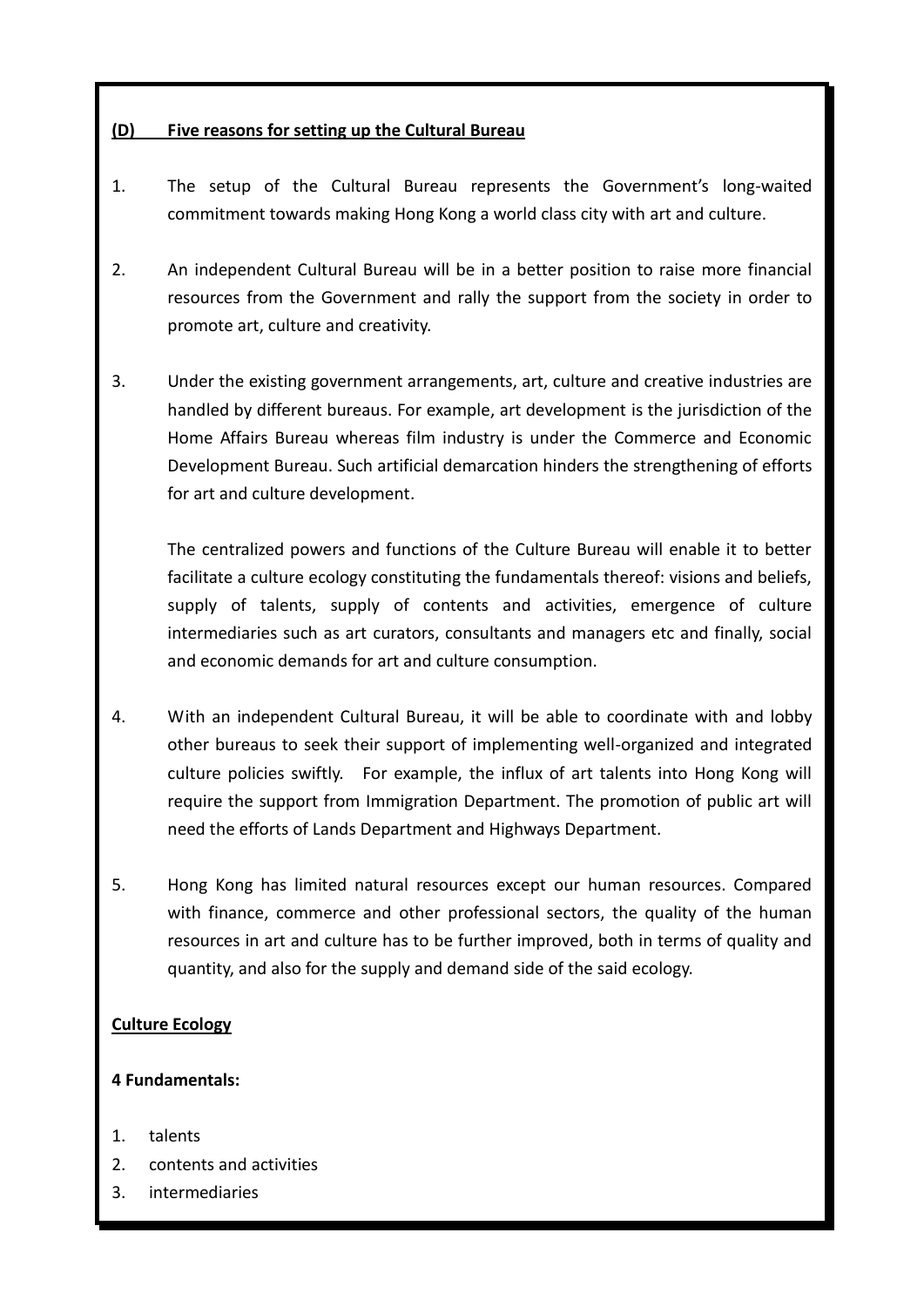# 4. social and economic demands

# **Examples:**

# (1) Talents

Such as artists, designers, critics, teachers and philosophers etc.

# (2) Contents and Activities

Such as visual art, performing art, film, music, dance, media art, literature, TV, radio, magazines, designs, architecture, comics and animation etc.

# (3) Intermediaries

Such as art managers, curators, promoters, fund raisers, venue managers, auctioneers and even professional services like accountants and lawyers.

# (4) Social and economic demands

Such as public demand for art and culture education opportunities, demand (including government demand) for art and design products, sponsorship and donation from commercial sectors and finally export of art and design etc.

# **Caution**

Now, the setup of Culture Bureau raises the expectations of the people of Hong Kong. Our Government must be prepared to face the challenge of greater expectations. The public have higher expectations of Government's abilities to plan, mobilize, execute and accomplish results. Government is expected to increase the expenditure on the grooming of art, culture and creative industries.

中文版

# 支持文化局的設立

# 引言

本所除了處理法律工作外,更關心社會時事,法律來自社會,社會依靠法律。

應否設立文化局在近期引起市民不少關注,本所合夥人李偉民律師在 2012 年 5 月 17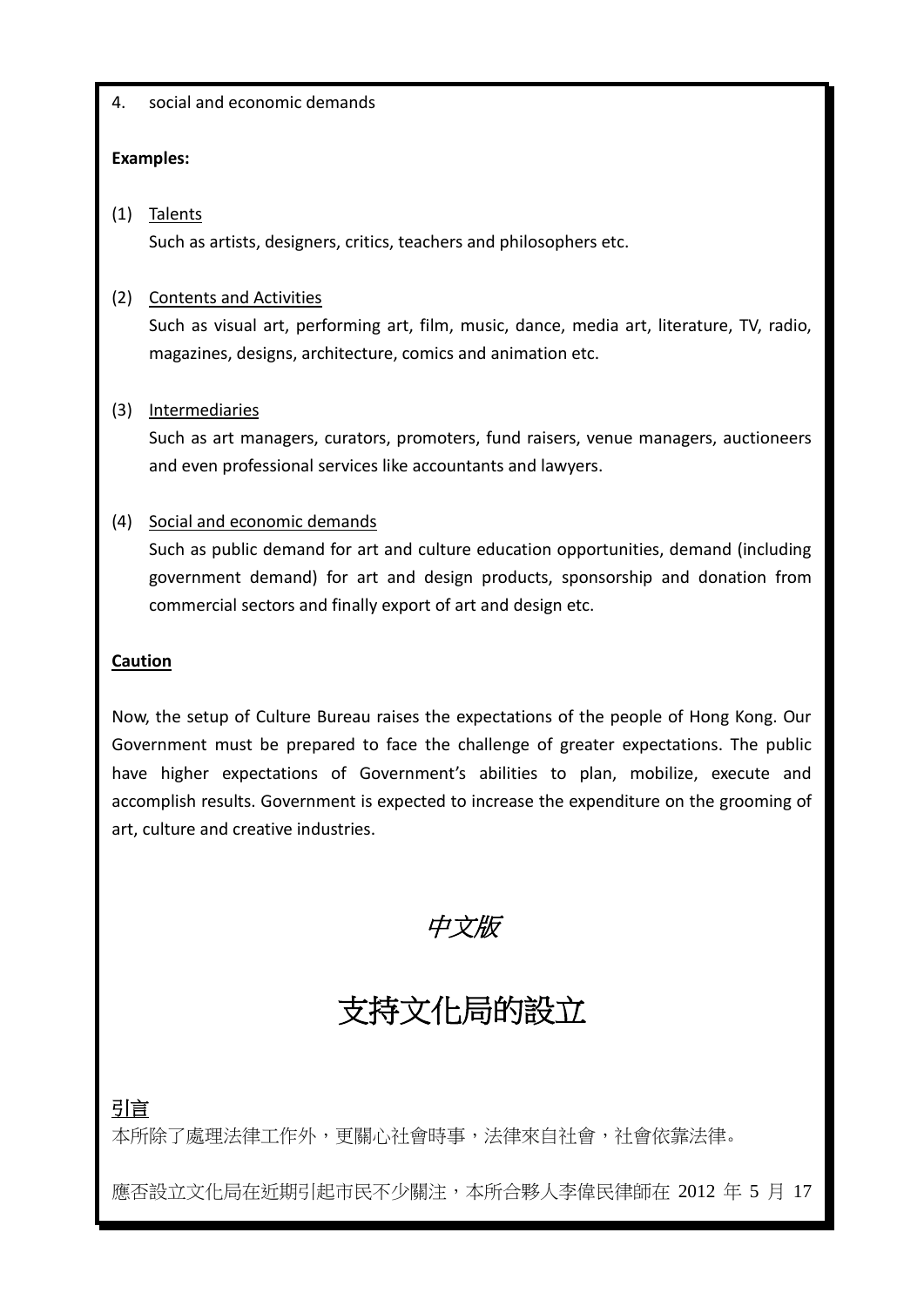日向立法會解釋設立文化局的五大好處。總括來說,一個專業及獨立的文化局,有助統 籌、制定及推動香港整體的長遠文化政策,及製造一個良好的文化生態(culture ecology), 令香港精神面貌,以至創意經濟,更上一層樓。

藉此機會我們與你分享設立文化局的理由,如果你贊同以下觀點及支持設立文化局的 話,歡迎向立法局提出你的寶貴意見。

# **A)** 背景經驗

我是律師,前藝術發展局副主席及香港設計中心董事,現為藝術發展委員會委員,八十 年代開始兼職電視編劇、電台主持、專欄及小說作家、話劇投資者,也是文化、電影、 演藝、音樂、舞台等多個團體的法律顧問。希望二十多年的經驗,對大家有幫助。

### **(B)** 文化的重要

物質是人類的生存基礎,文化是人類的生活靈魂,社會的成功,有賴四大支柱:政治、 經濟、民生及文化的建設,可惜過去一百年,香港的文化發展強差人意。我們比起國際 大都會紐約、倫敦、巴黎,已經落後。在亞洲,亦處於被東京、首爾、台北及北京爭鋒, 如果現在香港不趕上,香港人只會停滯在慣於衣食住行的經濟動物素質。

#### **(C)** 文化的社會及經濟貢獻

文化除了促進社會精神昇華及和諧外,文化更推動藝術氣氛和文化產業(creative economy) , 香港目前的舊產業如金融、旅遊、商業等, 發展到成熟極限, 而新的創意 產業如果成熟,會帶動新的經濟收益,在某程度上,改善了貧富懸殊,特別是年青人在 社會及經濟向上游的機會(social mobility and economic mobility),因為創意成就,很多時 候未必和歲數以及教育程度掛鈎。

#### **(D)** 成立文化局的五個理由

- 1. 如上述所說,文化是社會四大支柱,但是過去被香港忽略。現在成立文化局,代表 政府終於重視香港的文明建設,追上世界的標準。
- 2. 文化提昇為一個局,不再依附其他局去分割管理,這地位有利文化局長向政府內部 以至社會爭取更大的財政資源,支持文化藝術創意。因為香港的文化發展,仍處於 起步階段,財政資源的大量投入,是初期無可避免的策略。
- 3. 過去,香港文化基建不受重視,由各個局「代母」管理,極不理想。舉例來說,藝 術只是民政事務局康樂文化事務之一,而電影作為工業,放在商務及經濟發展局, 但電影作為文化,卻分開在民政事務局,而文化保育可以又變成地政規劃的一部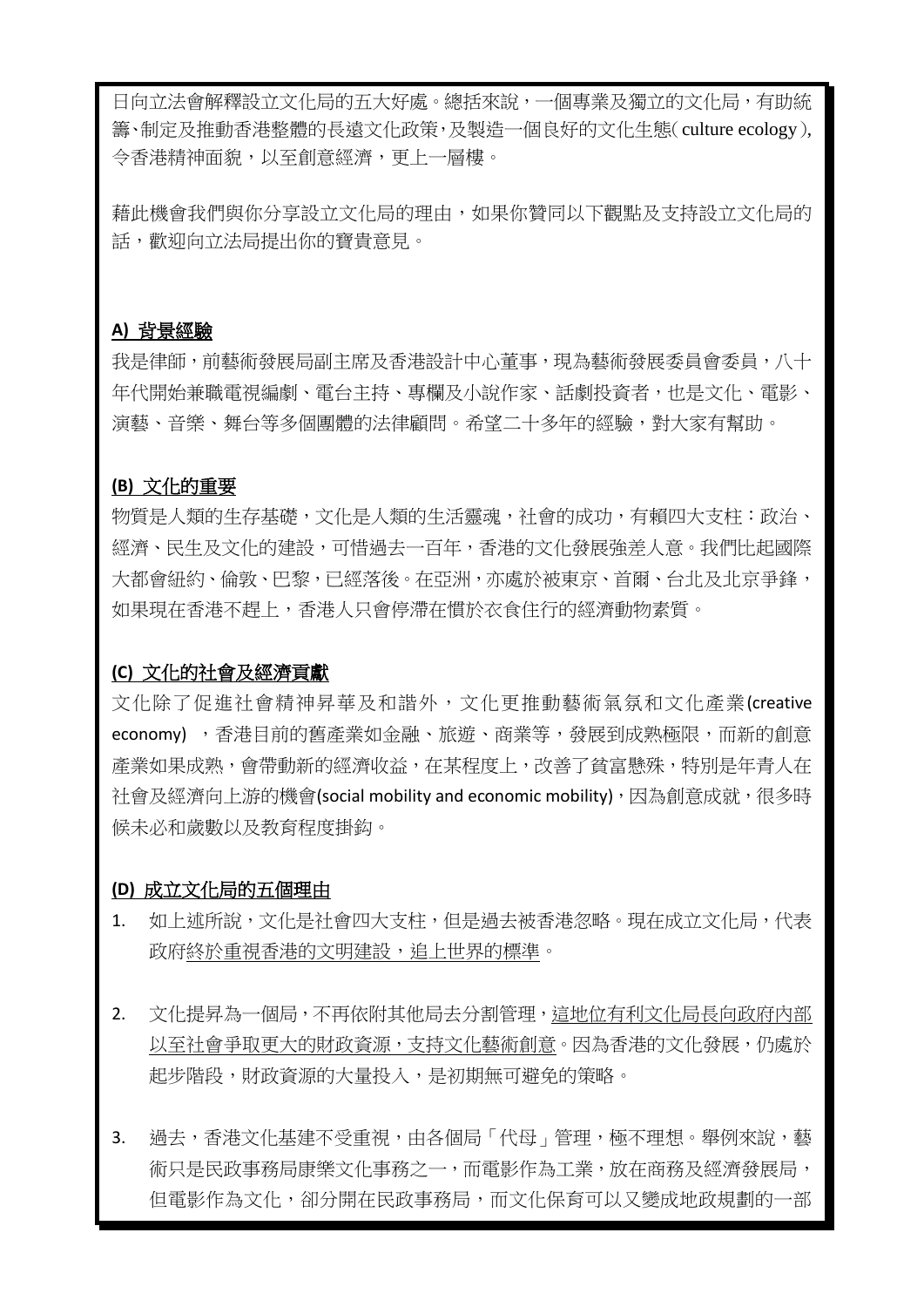份,放在發展局。文化的建設,必須由風氣、人才、內容、市民精神以及經濟需求 (art consumption)綜合統一管理,才能產生理想的「文化生態環境」(culture ecology),否則,一盤散沙,由出至入,不能一環扣一環。

- 4. 過去,文化基建只是某些局下面的一些恆常工作,層次較低,如成為獨立的局,可 以增強局長去說服其他局給予支援。舉例來說,外地藝術人才的融和合作,有賴保 安局入境政策的配合,藝術教育的工作,有賴教育局的重視,公共地方藝術(public art)有賴房屋、地政及路政的配合,故此,文化基礎是需要「跨局」擕手的,故此 提昇文化局,有利「局局相惠」。
- 5. 香港沒有天然資源,我們有的是人才資源,現在我們金融、商業、專業等的人才都 有了,獨是文化藝術設計創意產業的人才,供(supply)的不夠,求(demand)的亦不 夠。

故此創意產業經濟(creative economy) 不成氣候,把文化精神及經濟的建設放在一 個文化局長的膊頭上,有利市民的問責,督促政府達標。故此,我支持文化局的成 立,但同時補充三點:

- (1) 文化局提高了文化界及市民的期望,要滿足提高了的期望,政府必須同時大量 增加文化建設的財政資源,否則變成 「有心無力」;
- (2) 香港向來文化藝術都享有高度創作和享受自由,我不相信政治教育或者反自 中態度會成為文化局的任務;及
- (3) 有些觀點認為如果文化局找不到他們認為適合的局長,不如不成立,那是很短 見的,因為人選是短期問題,問責制度上可以加上專職問責文化局,帶來長遠 的好處.

# **(E)** 文化生態環境**(Culture Ecology)**

為了文化基建,政府要重點發展四大板塊。

#### **(A)** 四大板塊

- 1. 人才(Talent)
- 2. 內容(Contents)
- 3. 行政中介(Intermediaries)
- 4. 需求(Demands)

# **(B)** 人才

包括七大類: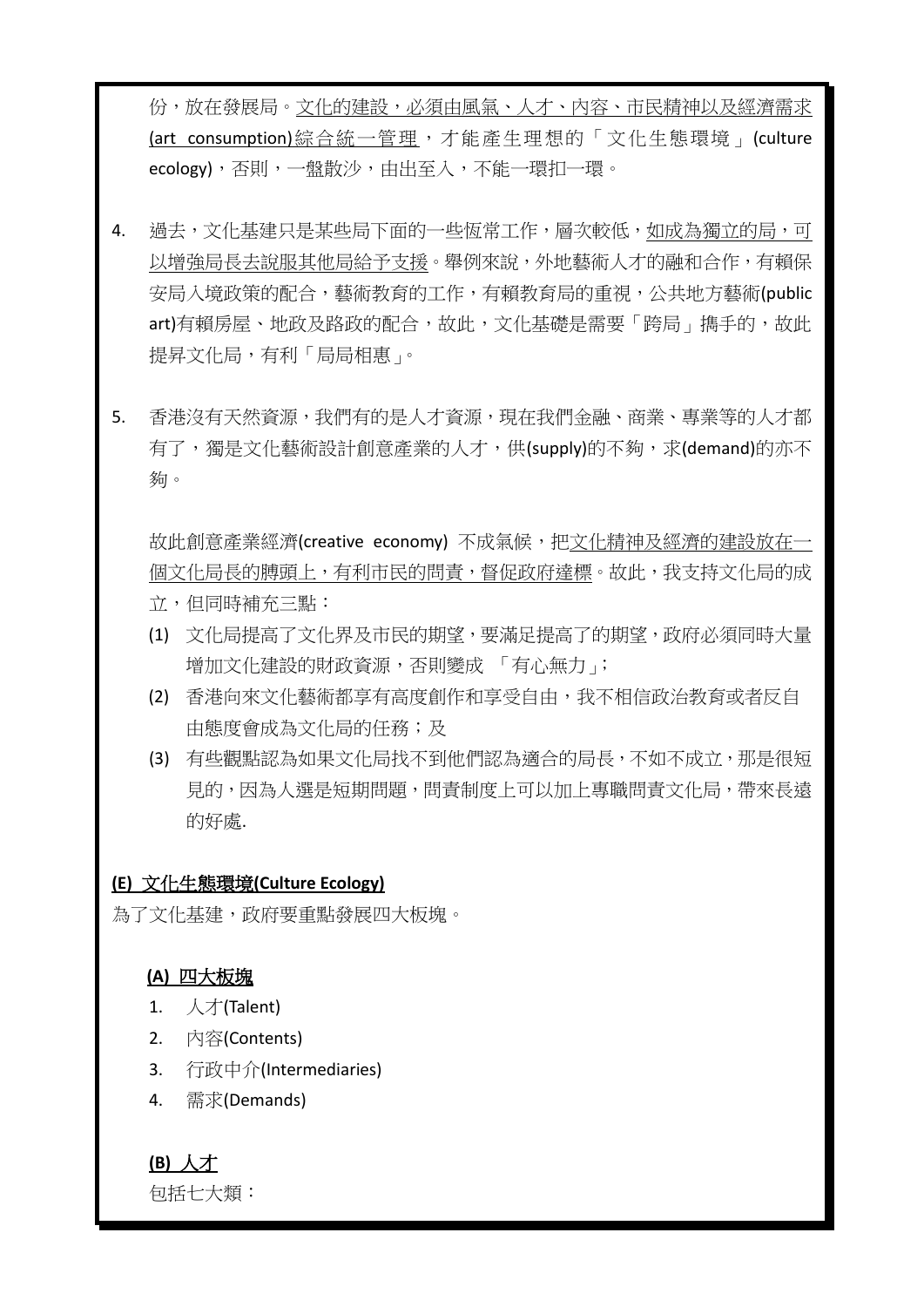- 1. 藝術家
- 2. 文化人
- 3. 設計師
- 4. 評論家
- 5. 娛樂工作者
- 6. 創意科技人才
- 7. 文化教育工作者

# **(C)** 內容

# 1. 藝術

包括十大類:

- (1) 視覺藝術(如畫、雕塑、攝影)
- (2) 表演藝術
- (3) 電影
- (4) 歌唱
- (5) 戲曲
- (6) 音樂
- (7) 舞蹈
- (8) 媒體藝術(Media Art)
- (9) 文學
- (10) 藝術評論

### 2. 文化工業

包括十一大類:

- (1) 設計(內含多類如平面、珠寶、服裝、室內、產品、形象等)
- (2) 電影
- (3) 電視
- (4) 電台
- (5) 報刊/雜誌
- (6) 建築
- (7) 電腦/網上文化產業
- (8) 廣告及後期製作
- (9) 出版
- (10) 流行音樂
- (11) 動漫